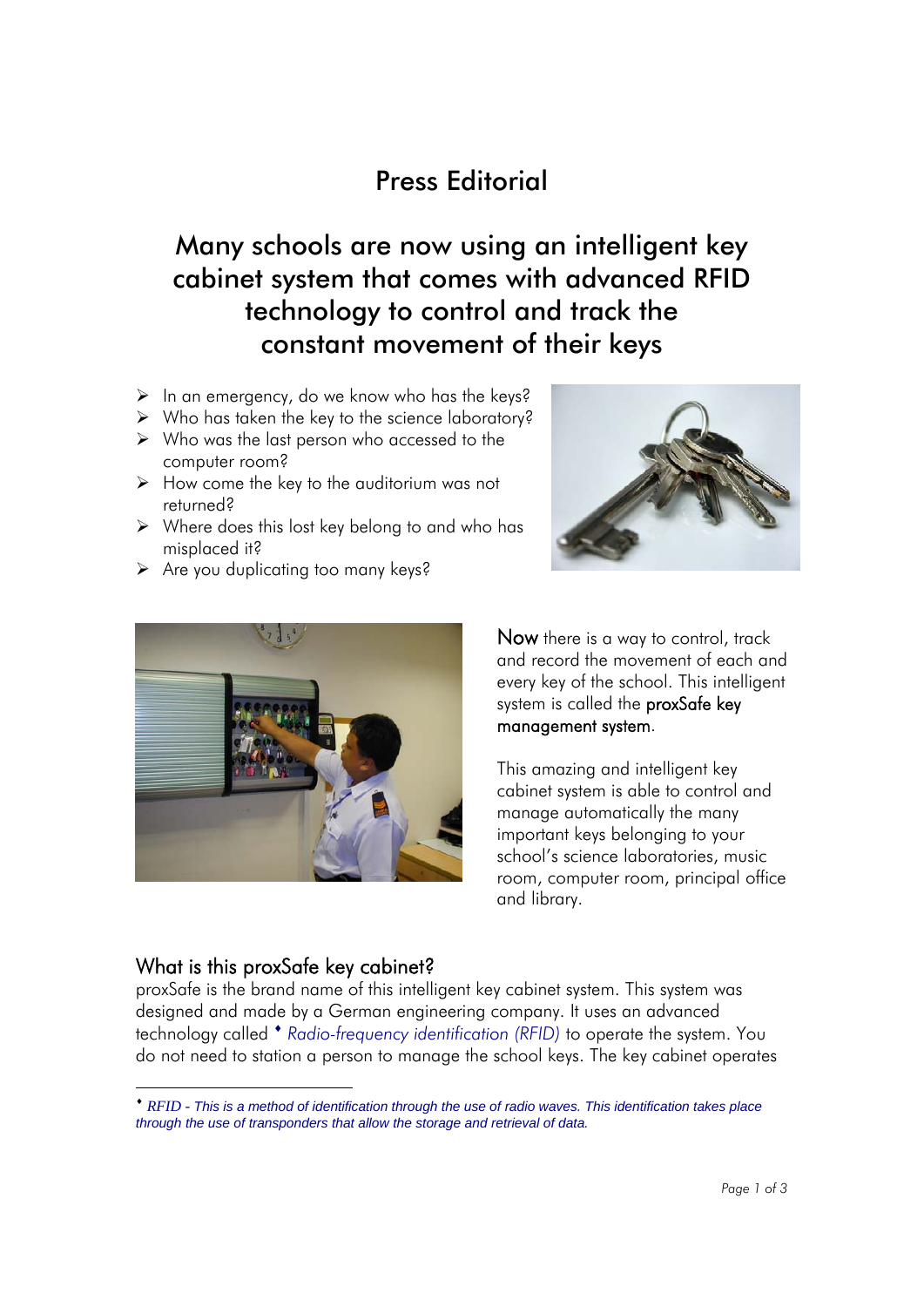electronically and automatically by itself. The proxSafe ensures that only authorized school staff is allowed to take the keys and that every key taken and returned will be automatically recorded showing user name, date and time.

## How does the proxSafe key cabinet work ?

The whole operation of this system is very easy and yet provides complete control and security to the school. There is a choice of two types of cabinet housings. One comes with a roller-shutter to save space and another with the conventional clear glass door.. The keys cannot be removed unless you are assigned to the keys with a programming code and access card. The keys and even objects such as mobile phones and digital cameras are securely attached to an electronic key tag and locked in the key slot of the cabinet. Every key tag has a unique number that is identified when it is removed from and returned to the key cabinet.



To remove the keys, the authorized user flashes his access card (e.g. contactless smartcard or even the EZ-link card) to the reader terminal at the cabinet. Ailluminated light will pop up to release the assigned keys while other keys remain securely locked. Once this key is removed, the computer system instantly and automatically records